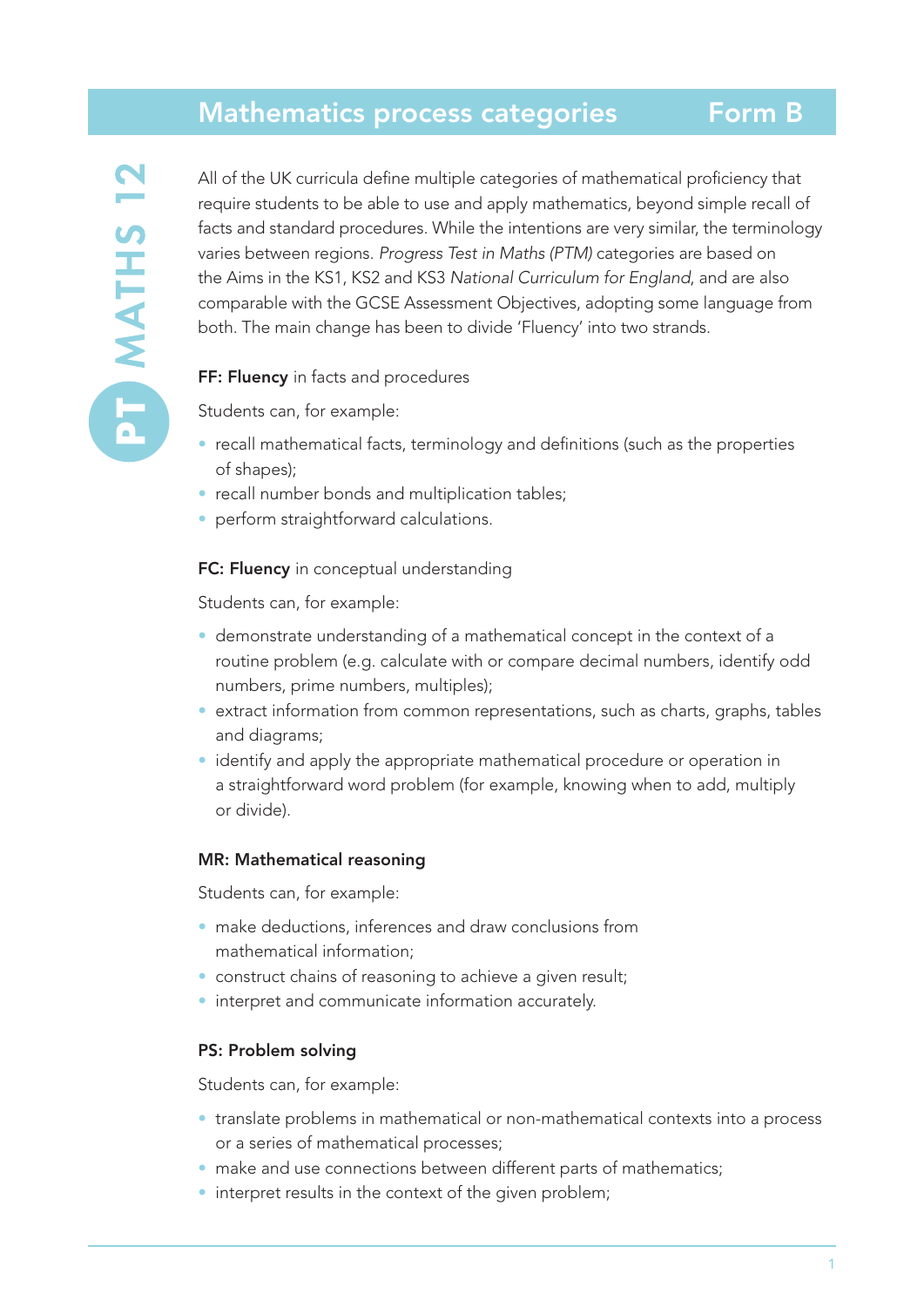- evaluate methods used and results obtained;
- evaluate solutions to identify how they may have been affected by assumptions made.

There is a limit to how thoroughly MR and PS can be assessed in a short, wholecurriculum test such as *PTM*. Teachers are urged to ensure that their curriculum includes a balanced diet of extended tasks, investigations, problem solving and collaborative activities.

This table shows how the questions in *PTM*12 map onto these process categories.

| <b>Process category</b>                    | <b>Mental Maths</b>                                        | <b>Applying and</b><br><b>Understanding Maths</b> |
|--------------------------------------------|------------------------------------------------------------|---------------------------------------------------|
| FF: Fluency in facts and<br>procedures     | 1, 2, 8, 13, 14                                            | 1, 2, 3, 5, 6, 12, 13, 14                         |
| FC: Fluency in conceptual<br>understanding | 3, 4, 5, 6, 7, 9, 10,<br>11, 12, 15, 16, 17,<br>18, 19, 20 | 4, 7, 8, 9, 10, 11, 15, 17, 19,<br>21, 22         |
| <b>MR: Mathematical</b><br>reasoning       |                                                            | 16, 20, 23, 24, 26, 27, 28, 29                    |
| PS: Problem solving                        |                                                            | 18, 25, 30, 31, 32                                |

### Mathematics process categories in Wales, Scotland and Northern Ireland

The process categories are based on the National Curriculum and GCSE syllabuses for England. The curricula for Wales, Scotland and Northern Ireland have similar requirements, although there is wide variation in the way they are defined.

| <b>Wales</b>                   | <b>Closest PTM process categories</b> |     |           |    |
|--------------------------------|---------------------------------------|-----|-----------|----|
| <b>Key Stage 3 Skills</b>      | FF                                    | FC. | <b>MR</b> | PS |
| 1. Solve Mathematical Problems |                                       |     |           |    |
| 2. Communicate Mathematically  |                                       |     |           |    |
| 3. Reason Mathematically       |                                       |     |           |    |
| Key Stage 3 Range              |                                       |     |           |    |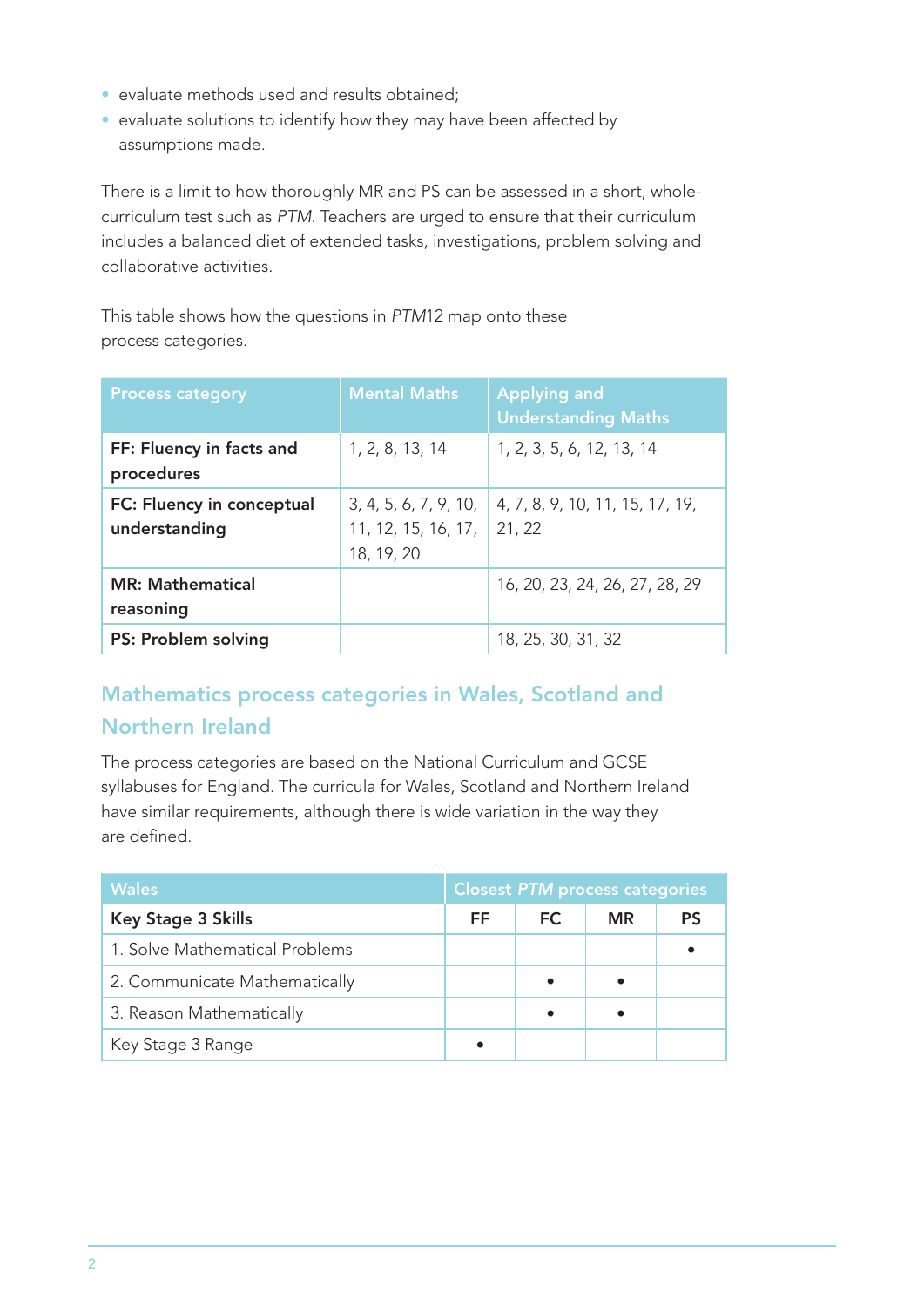| <b>Northern Ireland</b>              | <b>Closest PTM process categories</b> |     |           |           |
|--------------------------------------|---------------------------------------|-----|-----------|-----------|
| <b>Key Stage 3 Using Mathematics</b> | FF.                                   | FC. | <b>MR</b> | <b>PS</b> |
| Communicate                          |                                       |     |           |           |
| Manage Information                   |                                       |     |           |           |
| Think Critically                     |                                       |     |           |           |
| Solve Problems and Make Decisions    |                                       |     |           |           |
| Individual mathematical topics       |                                       |     |           |           |

| <b>Scotland</b>                                                                                                                                                     | <b>Closest PTM process categories</b> |           |           |           |
|---------------------------------------------------------------------------------------------------------------------------------------------------------------------|---------------------------------------|-----------|-----------|-----------|
| <b>Experiences and outcomes</b>                                                                                                                                     | FF                                    | <b>FC</b> | <b>MR</b> | <b>PS</b> |
| develop a secure understanding of the<br>concepts, principles and processes of<br>mathematics and apply these in different<br>contexts, including the world of work |                                       |           |           |           |
| engage with more abstract mathematical<br>concepts and develop important new<br>kinds of thinking                                                                   |                                       |           |           |           |
| understand the application of mathematics,<br>its impact on our society past and present,<br>and its potential for the future                                       |                                       |           |           |           |
| develop essential numeracy skills which<br>will allow me to participate fully in society                                                                            |                                       |           |           |           |
| establish firm foundations for further<br>specialist learning                                                                                                       |                                       |           |           |           |
| understand that successful independent<br>living requires financial awareness, effective<br>money management, using schedules and<br>other related skills           |                                       |           |           |           |
| interpret numerical information<br>appropriately and use it to draw<br>conclusions, assess risk, and make reasoned<br>evaluations and informed decisions            |                                       |           |           |           |
| apply skills and understanding creatively<br>and logically to solve problems within a<br>variety of contexts                                                        |                                       |           |           |           |
| appreciate how the imaginative and<br>effective use of technologies can enhance<br>the development of skills and concepts                                           |                                       |           |           |           |

Education Scotland: "Curriculum for Excellence: Numeracy and Mathematics" 14 May 2009.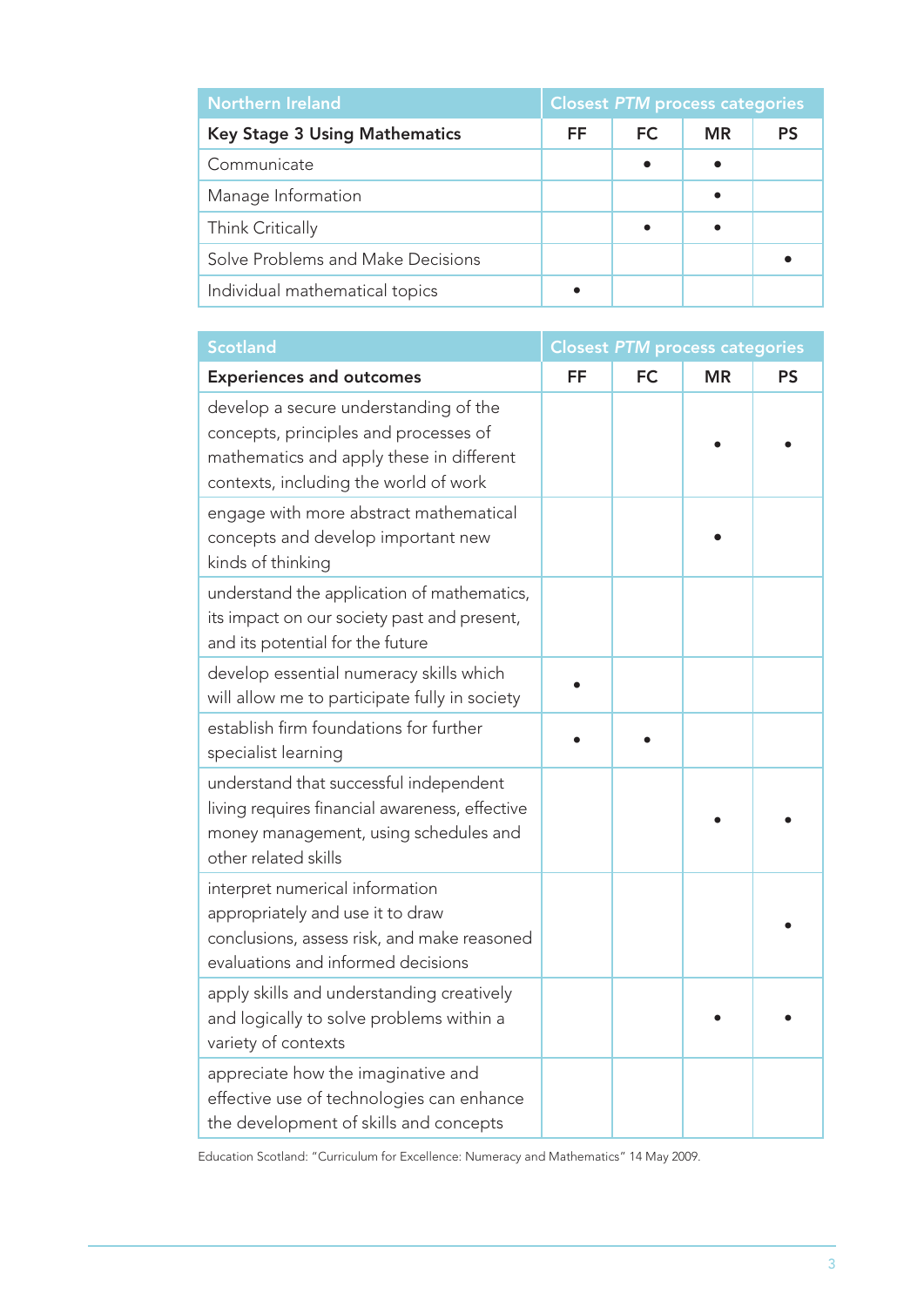# Feedback to parents and carers

A report on the individual student is available to support feedback to parents or carers. This *Individual report for parents* strips away much of the technical detail that is included in the *Group report for teachers*. A series of statements, tailored for parents, is included to explain what the results mean and how learning may be affected. Recommendations focus on how the parent or carer can work with the school to support the student at home.

In addition to the *Individual report for parents*, you may wish to provide supporting information, either orally or in writing, explaining the process and outcomes. The following list provides you with guidelines to assist with this communication.

- Stress the school's commitment to identifying and addressing the needs of each individual student in order to understand and maximise their potential.
- Explain that testing with *PTM*12 is part of the school's regular assessment regime and that all students in the year group(s) have been tested.
- As part of the test, students were tested on their mental maths ability as well as their ability to apply and understand mathematics in a written context.
- You may wish to summarise the specific outcomes and recommendations from the test for that individual student (which are also shown on the *Individual report for parents*).
- Parents or carers should be reassured that if they have any questions or concerns or would like any further advice on how best to support their child, then they should contact the school.